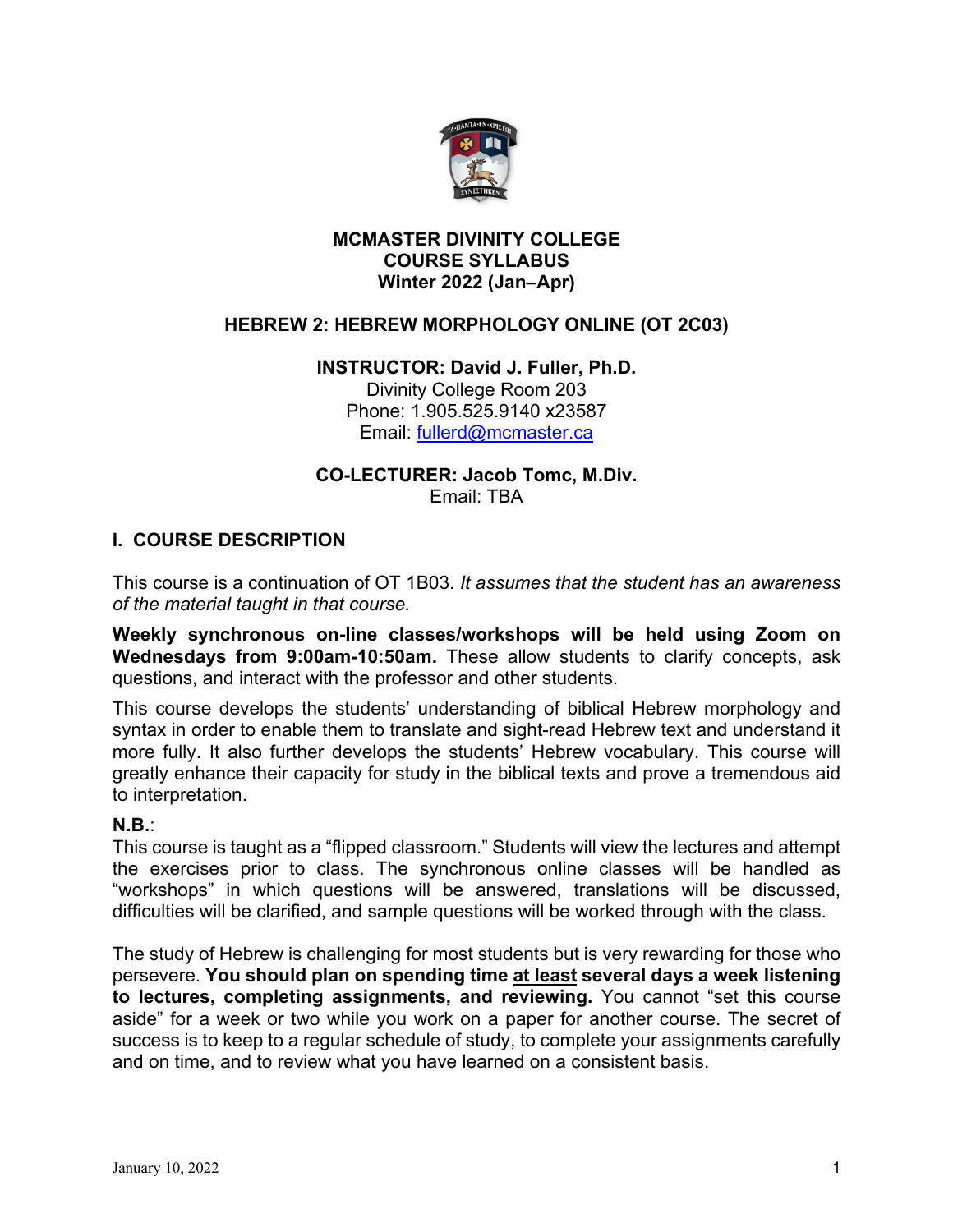**Note**: You must have some basic familiarity with computers if you choose to take an online course. You should be able to navigate web pages, make PDF documents, and upload these files.

# **II. LEARNING OUTCOMES**



# a. **Knowing**

- To understand and recognize the forms (morphology) of Hebrew words as they are used in various ways in sentences
- To deepen understanding of Hebrew syntax/grammar
- To continue to build a solid basic vocabulary of Classical Hebrew words

# b. **Being**

- To embrace the value of understanding the original language in exegeting the biblical text
- To enrich one's understanding of another culture through knowledge of that culture's language
- To deepen one's relationship with God through interacting with Scripture.

# c. Doing

- To engage with the Scriptures in their original language and context
- To be able to translate most Hebrew passages into English in a way that reflects their original meaning
- To develop the ability to read directly from the Hebrew Scriptures
- To develop skills in using grammars and dictionaries when translating and interpreting Hebrew texts

## **III. COURSE REQUIREMENTS**

## **A. REQUIRED TEXTS/MATERIALS1**

## **1. Textbook:2**

Pratico, Gary D., and Miles Van Pelt. *Basics of Biblical Hebrew Grammar*. 3rd ed. Grand Rapids: Zondervan, 2019. ISBN: 978-0310533498

 $1$  Students who have taken OT 1B03 will already have at least the videos and workbook.

<sup>&</sup>lt;sup>2</sup> Note: An older edition of this series has just been replaced. Be sure to purchase the same 3rd edition for the textbook, workbook, videos, and the optional vocabulary cards so they correlate with each other.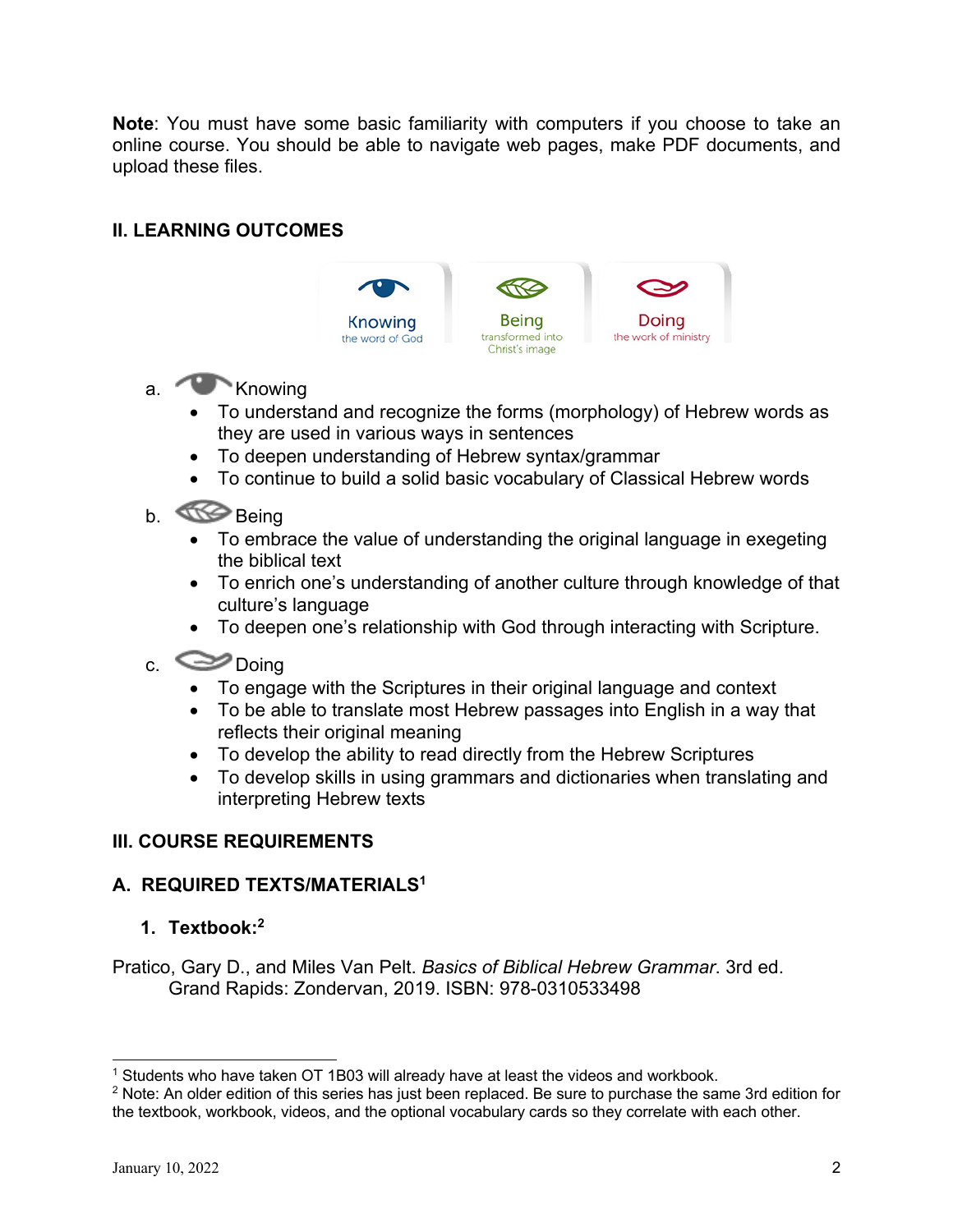

# **2. Workbook**

Pratico, Gary D., and Miles Van Pelt. *Basics of Biblical Hebrew Workbook*. 3rd ed. Grand Rapids: Zondervan, 2019. ISBN: 978-0310533559

## **3. Video Lectures**

Van Pelt, Miles. *Basics of Biblical Hebrew Video Lectures*. 3rd ed. Grand Rapids: Zondervan, 2019. ASIN: 0310538602

## **4. Lexicon:**

Clines, David J. A., David M. Stec, and Jacqueline C. R. De Roo. *The Concise Dictionary of Classical Hebrew*. Sheffield: Sheffield Phoenix, 2009. ISBN: 978-1906055790



This is the best and most up to date single volume print lexicon available for Hebrew.

## **Textbook Purchase**

All required textbooks for this class are available from the College's book service, READ ON Bookstore, Room 145, McMaster Divinity College. Texts may be purchased on the first day of class. For advance purchase, you may contact READ ON Bookstore, 5 International Blvd, Etobicoke, Ontario M9W 6H3: phone 416.620.2934; fax 416.622.2308; email books@readon.ca. Other book services may also carry the texts.

**Note:** The **video lectures** are not available in our bookstore. They may be purchased online:

- 1. from Amazon or Chapters-Indigo as a **set of discs** that covers both Hebrew 1 and 2,
- 2. from https://www.christianbook.com/basics-of-biblical-hebrew-videolectures/9780310538608/pd/538600?event=ESRCG (3rd ed) as a set of discs,
- 3. and as a **download** from https://vimeo.com/ondemand/bbh (3rd ed.). For the download options there is "instant delivery."

They may also be available from other sources.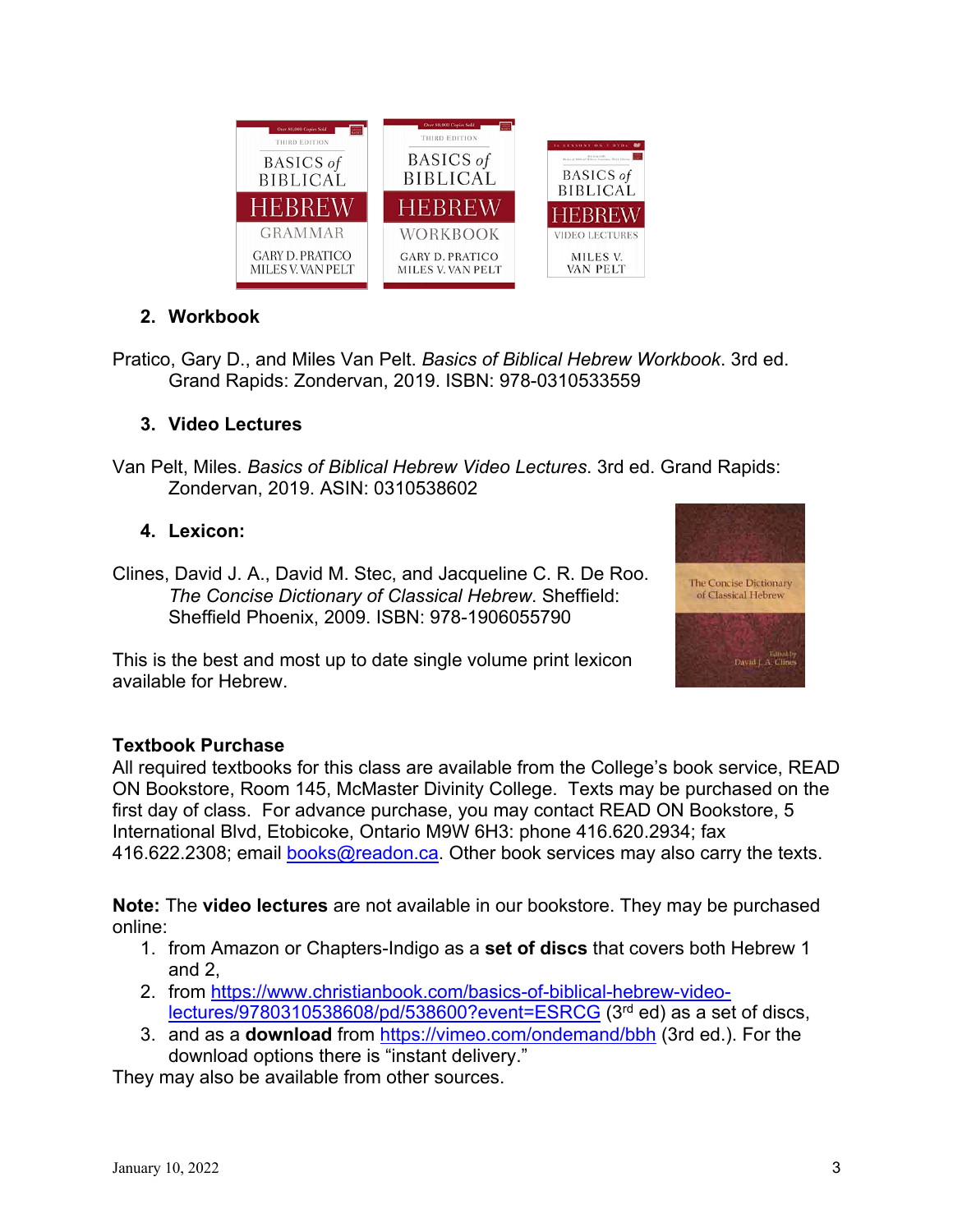# **B. COURSE WEBSITE**

A course website has been established on *Avenue to Learn,* also referred to as A2L, (http://Avenue.mcmaster.ca/) that contains learning resources and more detailed instructions. The link to this website will appear on A2L a few days before the course begins.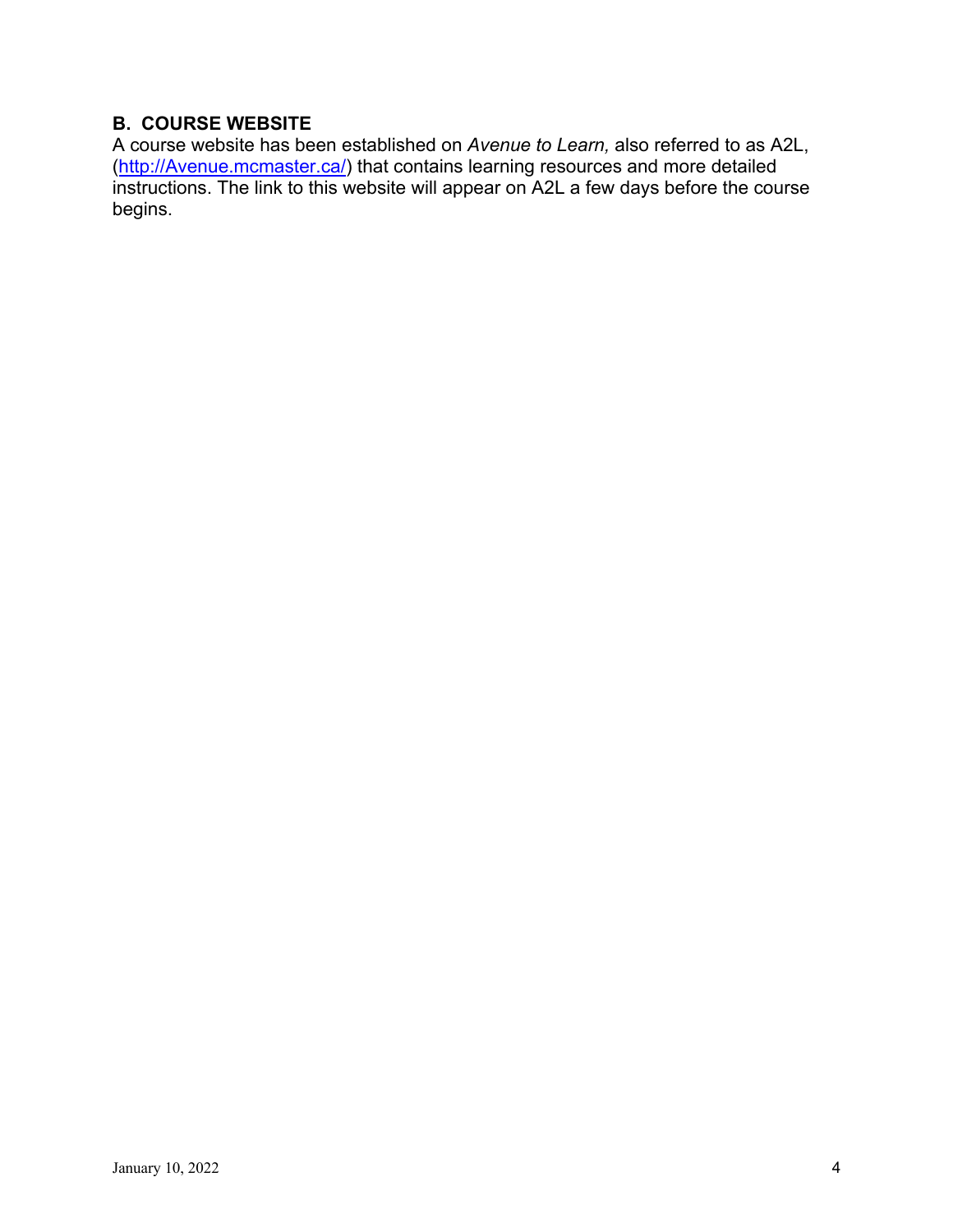## **C. RECOMMENDED RESOURCES**

At least one aid to learning vocabulary is strongly recommended. The following are keyed to the course text:



1. Old Testament Hebrew Vocabulary Cards. 3rd ed. ISBN: 978-0310534181

2. Basics of Biblical Hebrew Vocabulary Audible Audiobook (3rd ed.) ASIN: B07LCSPFNT.

3. Quizlet: https://quizlet.com/subject/basics-of-biblical-hebrew-3rd/ (Up to Ch 17 currently available. More to come.)

4. FlashWorks vocabulary learning computer program. This is a free download from https://www.billmounce.com/flashworks. It is designed for the 2<sup>nd</sup> edition but is adaptable and still useful.

## **E. ASSIGNMENTS AND GRADING**

**Note:** It is extremely important that you do not become dependent on Bible software programs as a substitute for learning. These programs cannot be used on tests and exams.

| <b>Vocabulary Quizzes</b> | 10%  |
|---------------------------|------|
| <b>Workbook Exercises</b> | 20%  |
| <b>Term Test 1</b>        | 15%  |
| <b>Term Test 2</b>        | 20%  |
| <b>Oral Reading</b>       | 5%   |
| <b>Final Exam</b>         | 30%  |
| <b>Total Grade</b>        | 100% |

#### **Policy for Missed Quizzes, Tests, and Assignments:**

Further details for assignments are given on the *Avenue to Learn* website. There is flexibility in when students complete assignments and tests, but they must be completed by a deadline. It is essential in a language course that students do not fall behind if they are to be successful. Marks will be deducted for late assignments or delayed tests if there is no valid reason, such as major illness (a doctor's note may be required) or a major family crisis. The deduction will be 3% per day. If you have a valid reason to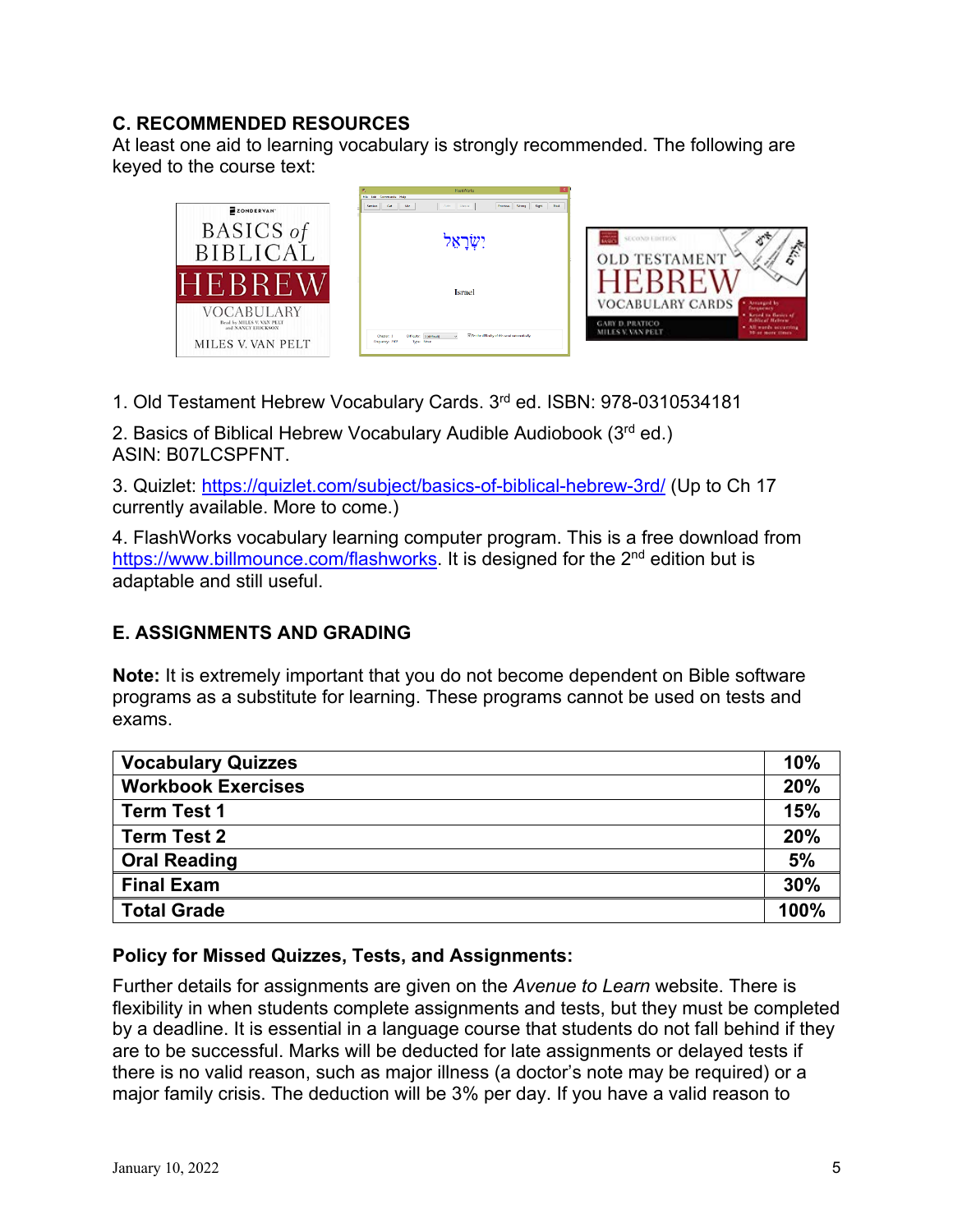request an extension, please email me at fullerd@mcmaster.ca *before* the due date. Please schedule your time carefully.

**1. Vocabulary Quizzes: 10%.** Students will complete brief online quizzes on the vocabulary included in each chapter.

**2. Workbook Exercises: 20%.** Each chapter in the textbook has a corresponding chapter in the workbook. Once a chapter has been covered by the video lecture and text, students must then complete the corresponding workbook pages. Students are required to complete the full workbook. Workbook exercises will be handed in for grading on a regular basis as indicated on the schedule below. This will be done as follows:

The pages will be scanned or clearly photographed and uploaded as *one* PDF file (one workbook page to electronic page, right side up) to the Assignment Box for that assignment. Answers must be legible. They will be returned to A2L within a week with comments. Every question will not be checked and corrected. Since you have an answer key and can consult the versions, you are expected to self-correct as part of the learning process. However, helpful feedback will be given.

**Important:** Students **must** show evidence in their workbooks of individual effort, such as parsing, highlighting, tentative translations, and corrections. Specific instructions and examples are given on the course website. You will be evaluated by the rubric on A2L; please check this before completing your workbook. **Do not** give in to the temptation to simply copy from an English translation; this is plagiarism. The only way to learn to read Hebrew is by doing the translations yourself. However, **after** you have completed your translation as well as you can, **be sure** to check your translation against a good, recent, fairly literal translation such as the NASB, NIV, or NRSV.

**3. Term Test 1: 15%.** This will cover all material up to chapter 23 and will include parsing and translations.

**4. Term Test 2: 20%.** This will cover all material up to chapter 28 and will include parsing and translations.

**5. Oral Reading: 5%.** Students will be tested on their oral reading of a passage from Jonah, available from http://www.animatedhebrew.com/jonah/jonah\_01.html. Details will be provided on *Avenue to Learn*.

**6. Final Exam: 30%.** Review materials will be provided. The exam will cover all material up to Chapter 35 and will include vocabulary, parsing, and translations.

**Important:** Learning a language is a **cumulative process**. Students will be expected to know the material from Chapter 1 in the text up to the last chapter cited, including vocabulary, for all tests and exams.

**Note:** The tests and exam must be submitted by the due dates indicated below and must be completed within an allotted time. NOTE THAT ALL TERM TESTS AND THE EXAM, WHETHER DONE OFF SITE OR AT THE COLLEGE, MUST BE PROCTORED.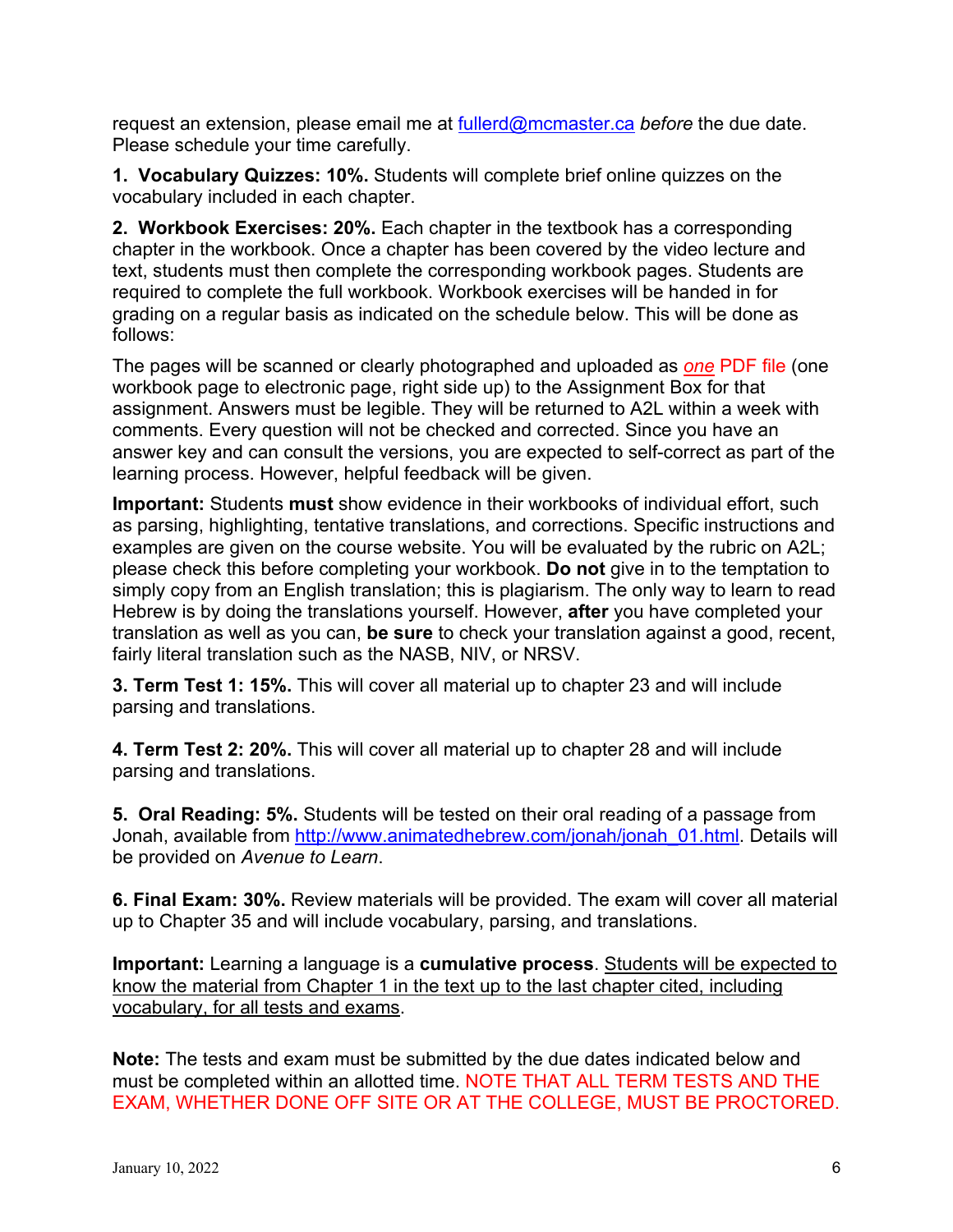This is not necessary for online vocabulary quizzes. Tests/exams may be completed in one of two ways:

(1) **At the College**: Students who live nearby may contact the instructor and arrange, at least a week before the exam, a mutually convenient time within the time frame to come in to the College to write the test/exam on paper. (2) **Off Site**: This method must be supervised by an approved proctor.

For (1) the professor or course GA will proctor. For (2), students must choose a responsible person, such as a pastor or teacher, to proctor the exam. This person must be approved by the instructor and the Registrar of McMaster Divinity College and the proctor must be contacted by the college before the text/exam is taken. Please allow adequate time for this to be arranged within the time frame; we must receive the proctor's name, position, and contact information (including email address) at least 10 days before the first test/exam is due to be written. Input this on A2L. The exam will be sent to this person, who will print the test/exam, be present with you when you write the test/exam to ensure that appropriate procedures are followed, and return the test/exam to us for grading. Be sure the proctor is willing to serve in this capacity, and has adequate technical knowledge to scan and email PDFs, before you send the information to us.

# **IV. CONTACT WITH THE INSTRUCTOR**

The instructor will be available via email, in person, by phone, or by Skype. Please do NOT use the built-in A2L email system, but the direct email address fullerd@mcmaster.ca. The student is encouraged to schedule conversations with the instructor during the semester and is responsible for initiating this interaction. Remember, there are no "dumb questions"; questioning is a good way to engage in the learning process.

On the discussion pages on A2L, the student will be able to interact with any other students who may be taking the course. No marks are assigned for participating in this discussion but the interaction may be helpful.

| <b>Wk</b>     | <b>Date</b>            | <b>Text</b>      | <b>Content</b>                                                    | <b>Wkbk/Tests</b>                                   | <b>Vocab Quizzes;</b><br><b>Oral Reading</b>                      |
|---------------|------------------------|------------------|-------------------------------------------------------------------|-----------------------------------------------------|-------------------------------------------------------------------|
|               | Jan<br>$10 - 14$       | Ch. 17           | <b>Waw Consecutive</b>                                            |                                                     |                                                                   |
| $\mathcal{P}$ | Jan<br>$17 - 21$       | Ch. 18           | Qal Imperative                                                    |                                                     | <b>Vocabulary Quiz 1</b><br>(Ch. 1-18), due by<br>Friday, Jan 21. |
| 3             | Jan<br>$24 - 28$       | Ch. 19           | <b>Pronominal Suffixes on</b><br>Verbs                            |                                                     |                                                                   |
| 4             | Jan<br>$31 -$<br>Feb 4 | Ch. 20<br>Ch. 21 | <b>Qal Infinitive Construct</b><br><b>Qal Infinitive Absolute</b> | Workbook 1 Ch. 17-<br>20 due by<br>Wednesday, Feb 2 | <b>Vocabulary Quiz 2</b><br>(Ch. 1-20), due by<br>Friday, Feb 4.  |

# **V. COURSE SCHEDULE**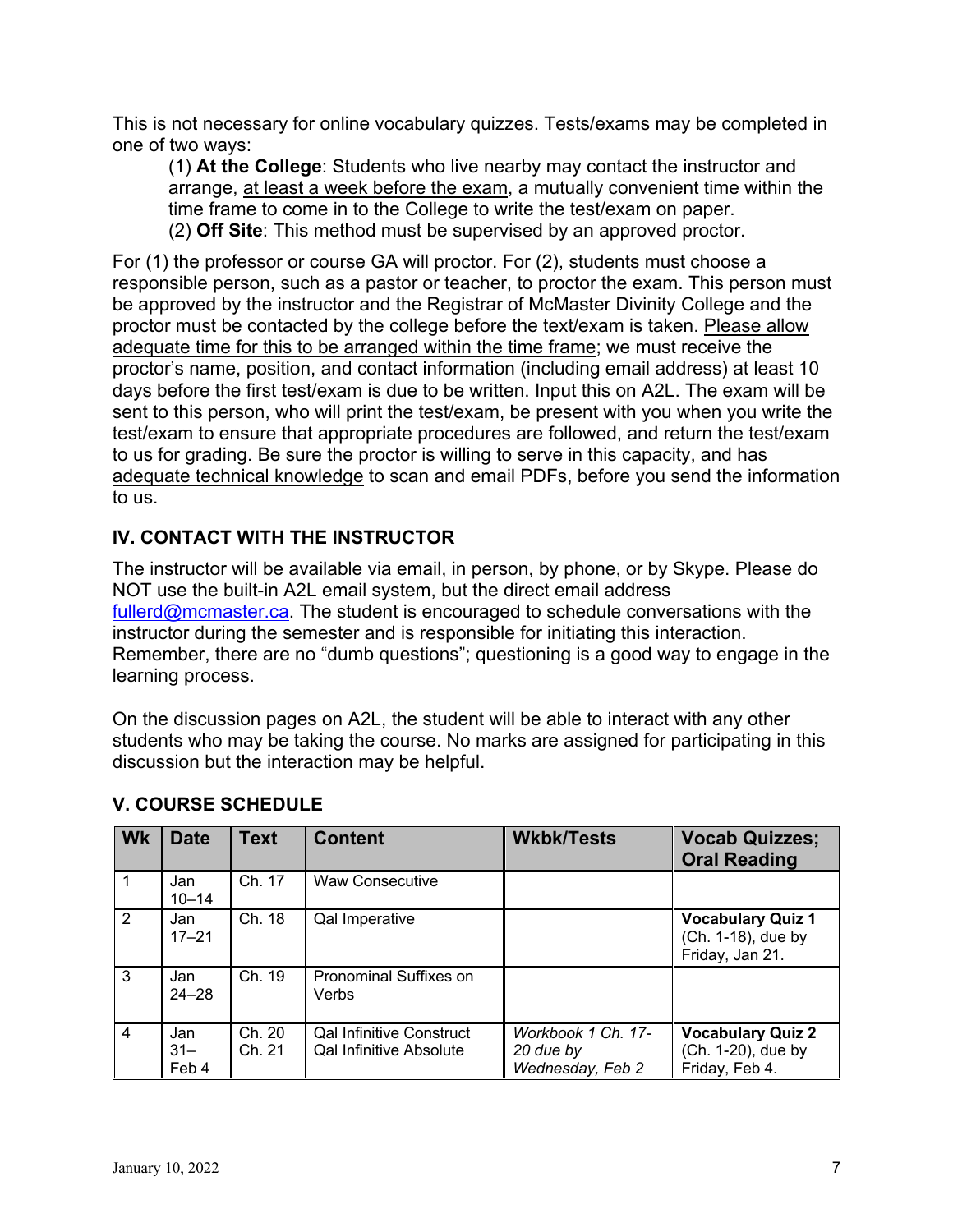| 5              | Feb 7-<br>11               | Ch. 22<br>Ch. 23          | <b>Qal Participle</b><br>Syntax, Qal Cohortative,<br>and Jussive                                                        |                                                                                                                 | <b>Vocabulary Quiz 3</b><br>(Ch. 1-23), Friday,<br>Feb 11.                                      |
|----------------|----------------------------|---------------------------|-------------------------------------------------------------------------------------------------------------------------|-----------------------------------------------------------------------------------------------------------------|-------------------------------------------------------------------------------------------------|
| $6\phantom{1}$ | Feb<br>$14 - 18$           | Ch. 24<br>Ch. 25          | Niphal Stem, Strong<br>Verbs<br>Niphal Stem, Weak Verbs                                                                 | Term Test 1 to Ch.<br>23 due by Monday,<br><b>Feb 14.</b><br>Workbook 2 Ch. 20-<br>24 due by Friday, Feb<br>18. | <b>Vocabulary Quiz 4</b><br>(Ch. 1-25), Friday,<br>Feb 18.                                      |
| $\overline{7}$ | Feb <sub>21</sub><br>$-25$ | Ch. 26<br>Ch. 27          | Hiphil Stem, Strong Verbs<br>Hiphil Stem, Weak Verbs                                                                    |                                                                                                                 | <b>Vocabulary Quiz 5</b><br>(Ch. 1-27), Friday,<br>Feb 25.                                      |
| 8              | Feb<br>$28 -$<br>Mar 4     |                           | Family Day, Hybrid Week                                                                                                 |                                                                                                                 |                                                                                                 |
| 9              | Mar $7-$<br>11             | Ch. 28<br>Ch. 29          | Hophal Stem, Strong<br>Verbs<br>Hophal Stem, Weak<br>Verbs                                                              | Term Test 2 to Ch.<br>28 due by Friday,<br>Mar 11.                                                              |                                                                                                 |
| 10             | Mar<br>$14 - 18$           | Ch. 30<br>Ch. 31          | Piel Stem, Strong Verbs<br>Piel Stem, Weak Verbs                                                                        |                                                                                                                 | <b>Vocabulary Quiz 6</b><br>(Ch. 1-29), Friday,<br>Mar 18.                                      |
| 11             | Mar<br>$21 - 25$           | Ch. 32<br>Ch. 33          | Pual Stem, Strong Verbs<br>Pual Stem, Weak Verbs                                                                        | Workbook 3 Ch. 25-<br>31 due by Monday,<br>Mar 21.                                                              | Vocabulary Quiz 7<br>(Ch. 1-32), Friday,<br>Mar 25.                                             |
| 12             | Mar<br>28-Apr<br>1         | Ch. 34<br>Ch. 35<br>Ch 36 | Hithpael Stem, Strong<br>Verbs<br>Hithpael Stem, Weak<br>Verbs<br>Introduction to the<br>Hebrew Bible;<br><b>Review</b> | Workbook 4 Ch. 32-<br>35 due by Friday, Apr<br>$\mathcal{I}$ .                                                  | Oral Reading<br>Wednesday, Mar 30.<br><b>Vocabulary Quiz 8</b><br>(Ch. 1-35), Friday,<br>Apr 1. |
| 13             | Apr 4-<br>8                | Exam<br>Week              | Exam                                                                                                                    | Exam to Ch 35 due<br>Date Wed, Apr 6.                                                                           | <b>Includes</b><br>Vocabulary to Ch. 1-<br>35.                                                  |

## **VI. GENERAL GUIDELINES FOR THE SUBMISSION OF WRITTEN WORK**

#### **Style**

All stylistic considerations (including but not limited to questions of formatting, footnotes, and bibliographic references) must conform to the McMaster Divinity College Style Guidelines for Essays and Theses https://mcmasterdivinity.ca/resources-forms/mdcstyle-guide/. Failure to observe appropriate form will result in grade reductions.

#### **Gender Inclusive Language**

McMaster Divinity College uses inclusive language for human beings in worship services, student written materials, and all its publications. It is expected that inclusive language will be used in chapel services and all MDC assignments. In reference to biblical texts, the integrity of the original expressions and the names of God should be respected, but you will need to use gender-inclusive language for humans, and you will need to quote from a gender-inclusive version such as the following: NRSV (1989),